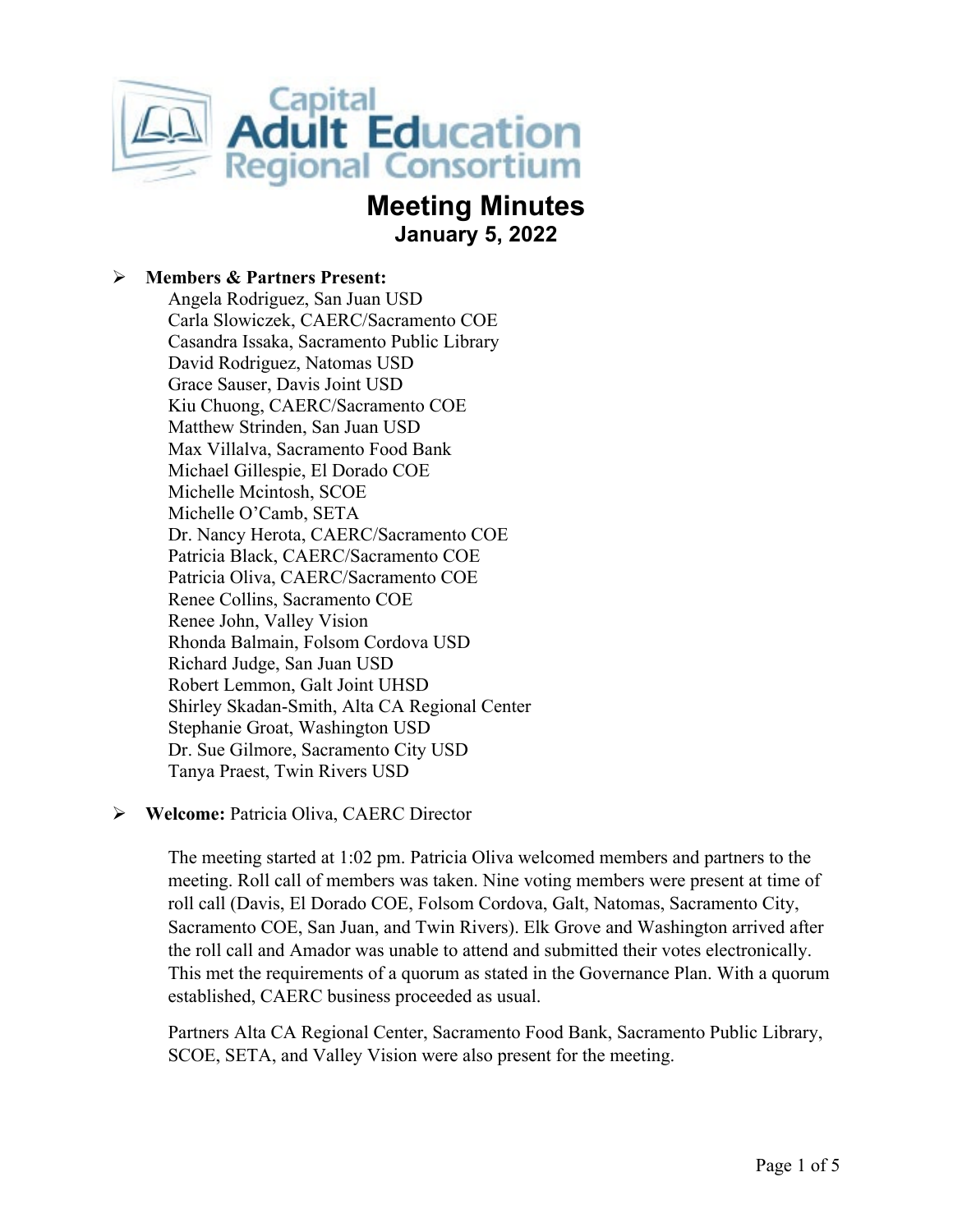#### **Approval of January 5, 2022 Meeting Agenda**

- The agenda for the January 5, 2022 meeting was reviewed.
- On a motion by Sue Gilmore and seconded by David Rodriguez the January 5, 2022 agenda was approved (12 in favor, 0 against). [Amador submitted their vote electronically in favor of approving the agenda.]

## **Approval of December 1, 2021 Meeting Minutes**

- Minutes from the December 1, 2021 Consortium meeting were reviewed.
- On a motion by Sue Gilmore and seconded by Richard Judge, the December 1, 2021 minutes were approved (12 in favor, 0 against). [Amador submitted their vote electronically in favor of approving the agenda.]
- Approved December 1, 2021 minutes will be posted on the CAERC website at www.caerc.org

#### **California Adult Education Program Updates and Deliverables**

- January 31, 2022 Student Data due in TOPSPro (Q2)
- February 28, 2022 Preliminary Allocations for 2022-23 and 2023-24 released by this date
- March 1, 2022 Member Expense Report due in NOVA (This is the state deadline.)
	- o The CAERC deadline to turn this report in is January 28, 2022. This allows CAERC enough time to reallocate funds if needed.
- March 31, 2022 19/20, 20/21-, and 21/22-Member Expense Report certified by Consortia in NOVA
- March 31, 2022 End of Q3

# **Select Topics**

#### **Member News, Updates, and Questions**

- The CAERC member deadline for the Q2 expense report is January 28, 2022. If any member needs assistance, please reach out to CAERC staff. If members know that they will have funds to return, please reach out to Kiu Chuong before the January  $28<sup>th</sup>$ deadline.
- The December apportionment should be going out to members by the end of next week. Once that check is received members should have received half of their apportionment for the year. If any member finds that they are missing a check, please reach out to CAERC staff.
- EDCOE is starting a new in-person ESL class at the end of January. It will be a 2-night a week class. Testing and registration starts January 17, 2022.
- Charles A. Jones will be starting a new manufacturing cohort at the end of January.
- Center Adult Education closed at the end of December. David French will be working with Kiu Chuong to close their books and return their unspent allocation. Twin Rivers has had 76 students register for classes since Center closed. Any member that needs help with receiving Center's students, please reach out to CAERC staff for assistance.

#### **COVID-19**

• San Juan had to delay bringing back a couple in-person classes due to the Omicron COVID variant. They've also had to shuffle around some classes and teachers for various reasons.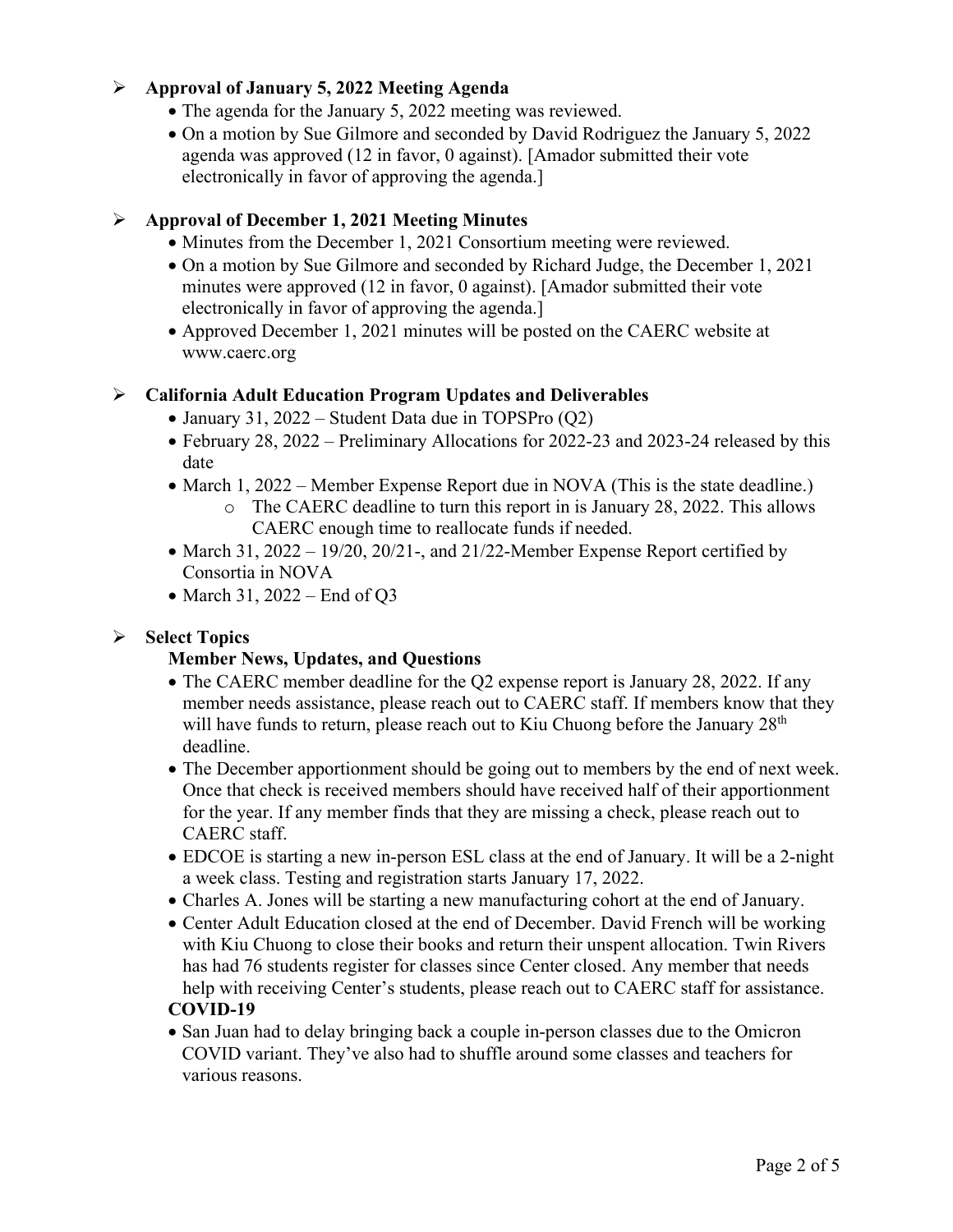- Sacramento City's ESL and ABE classes are currently being delivered remotely for the remainder of January. Teachers are currently not teaching from campus. Their CTE students must get tested before going out on their externships.
- EDCOE is continuing with in-person classes, and they have testing protocols in place for teachers if needed, but not for students at the moment.
- Galt is still on winter break for this week and they hope that will help with any possible cases. They are offering testing through their district. SCOE is also supposed to be delivering at-home tests that they will be able to offer to their students.
- Elk Grove follows the counties safety protocols. Most of their classes are online and a few of them are hybrid. They plan to continue with those in-person classes. They were also able to hire a couple ESL teachers over the break and plan to open up registration soon. Students are not required to be tested before coming to class.
- Washington has a community testing center at their district office which is across the street from the adult school. Staff and students have both been able to test if needed. They have also received their at-home tests but have not distributed them to their adult education students. Tests have been distributed to the K-12 students. A student can show the at-home test as proof of having COVID but cannot use the at-home test in order to come back to school.
- Dr. Herota shared a website with the most current information for testing in Sacramento County. To find this information please click here: [https://www.saccounty.gov/COVID-](https://www.saccounty.gov/COVID-19/Pages/Symptom-Screening_MobileTestingSite.aspx)[19/Pages/Symptom-Screening\\_MobileTestingSite.aspx](https://www.saccounty.gov/COVID-19/Pages/Symptom-Screening_MobileTestingSite.aspx)
- Davis received at-home tests from their district for their adult education students.
- Twin Rivers is still holding in-person classes. They've also received their allotment of at-home tests to be distributed to K-12 students. They do have a couple testing places nearby that their adult education students can utilize. Any unvaccinated employees are being tested weekly at one of the sites. Vaccinated employees have 2 different options within the district if they choose to get tested.
- Natomas is still holding in-person, online, and hybrid classes. Within their district they have a testing center for their students.

# **CAERC Regional Strategy 5: Increase K-12 Adult Education to Workforce and Postsecondary Transition with Student Outreach Services, CAERC Network of Transition Navigators**

- All CAERC members have received \$35,000 to have a designated person to attend the monthly meetings and work with us on this effort. The purpose is to build capacity within the region, to understand all our options, and to share that information with our teachers, students, and staff. To check the attendance of your assigned person, please visit the [CAERC Attendance and Annual Plan General Assurances document.](https://scoenet.sharepoint.com/:x:/g/Departments/CAERC/EYYwrj_IHF1DgSs7ATblN8oBgRIZmQFV9_c2RQs6Mo0kQQ?e=S9zFuZ)
- ARC presented at the last transition navigator meeting. Josef Preciado talked about the project he's leading on sustaining pathways and how we can collaborate with them. Olga Prizhbilov shared information on the pathways that they've identified that support the efforts of helping their refugees. Jose Escalante shared the services they provide for students that are interested in enrolling. Students can make a 1-on-1 appointment online through zoom.
- The next Network of Transition Navigators meeting is on Friday, January 21, 2022 at 10:00 a.m.
- In our 3-year plan CAERC proposed a transition navigator position that got put on hold due to COVID. The intent was to have this person be a liaison between adult education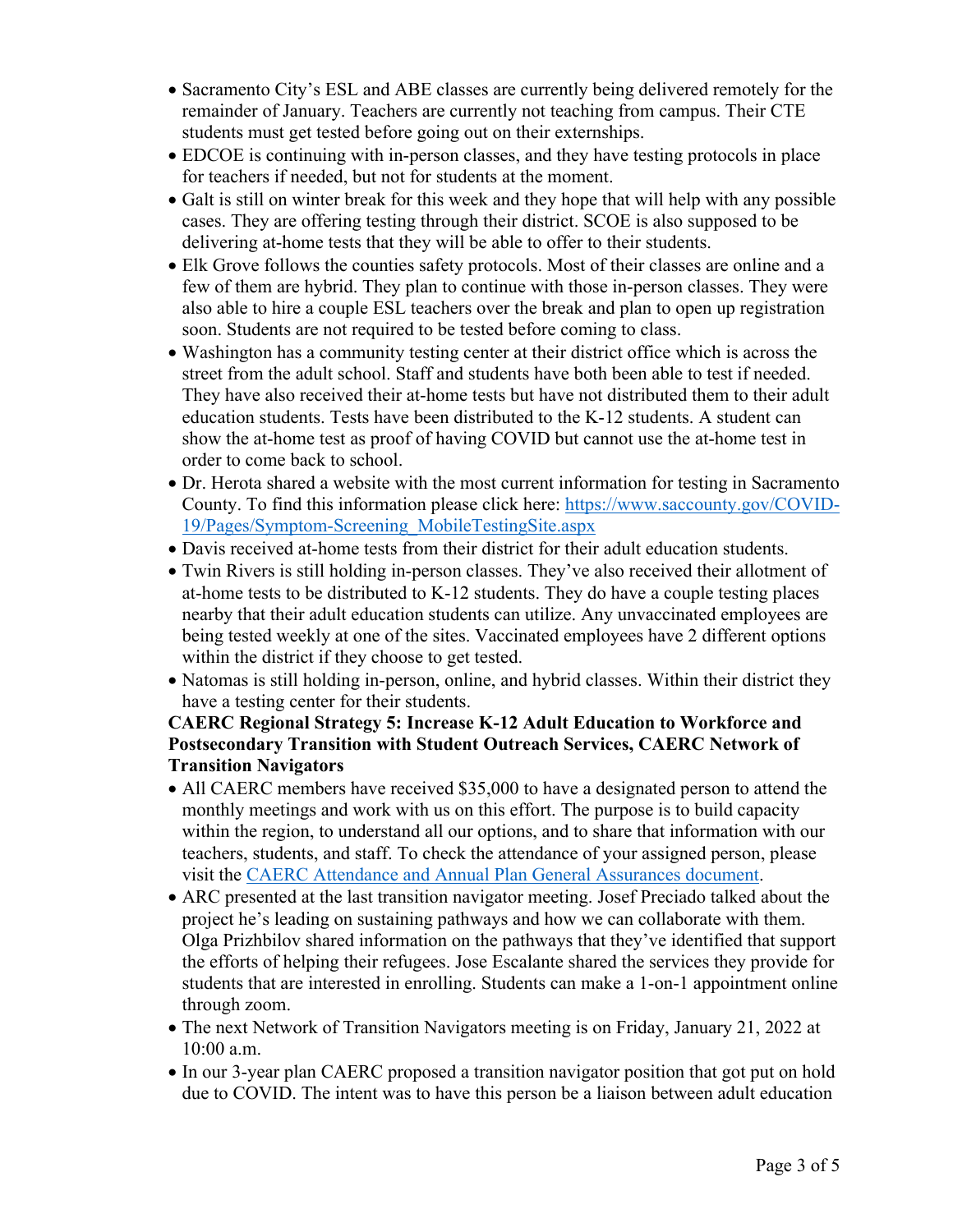and the community colleges. CAERC staff would like to know if this is something that the members want to continue to pursue in the upcoming months and year.

- Dr. Gilmore thinks we need to look at the population we serve. In a lot of communities there is a lot of transition to community college from adult education. The programs that are offered through Sacramento City are not conducive to that. They have a lot of people on welfare who are just trying to learn skills to get a job. Even though it's mentioned to them that they have a better chance of moving up in a company with higher education, their main concern is getting off welfare and making a living for their family and not higher education. Transitioning to higher education doesn't apply to the population that they are serving.
- Angela Rodriguez asked for clarification regarding the definition of transition. From the [California Community Colleges Chancelor's Office \(CCCCO\)](https://www.cccco.edu/About-Us/Chancellors-Office/Divisions/Workforce-and-Economic-Development/California-Adult-Education-Program/caep-faqs) the definition of transition refers to specific outcomes defined as important indicators of student progress or as elements of student journey. The includes transitioning from ESL/ABE to ASE and ESL/ABE/ASE students who transition to postsecondary or CTE.
- Angela Rodriguez asked the group who fulfills the role of transition navigator at their site(s). Davis's student success coordinator, among other things, fills the role of transition navigator for their site. In the past they have had their advisor fill the role. Twin Rivers has their academic intervention specialist and academic career advisor filling the role for their school. Natomas is small and they struggle with sending someone to the meetings. Folsom Cordova has 2 teachers that act as their transition specialist. Rhonda Balmain suggested coming up with a job description for this position that all members could use in the future.

#### **Upcoming Meetings and Events**

- [CAEAA Conference,](https://www.caeaa.org/2022-conference-registration.html) February 3, 2022, Virtual Event
- [OTAN's TDLS,](https://tdls.otan.us/) March 2-4, 2022, Virtual Event
- [COABE Conference,](https://coabe.org/2022-coabe-national-conference/) April 11-13, 2022, Seattle, WA
- [CCAE State Conference,](https://www.ccaestate.org/conference-2022.html) May 5-7, 2022, Hollywood, CA
- [CASAS Summer Institute,](https://www.casas.org/training-and-support/SI/prepare-for-2022) June 14-16, 2022, San Diego, CA
- [CAEP TAP Webinars:](https://caladulted.org/Events)
	- $\checkmark$  CAEP 2022-25 Three-Year Plan January Peer Learning Circle, January 21, 2022, 12:00pm – 1:30pm
	- $\checkmark$  CAEP Peer Learning Circle for Adult Ed Practitioners in Rural Environments, January 27, 2022, 12:00pm – 1:00pm

#### **Upcoming CAERC Meetings**

- CAERC Marketing & Outreach #2, Friday, January 14, 2022, 1:00pm 2:30pm, Online
- CAERC Director's Workgroup, Friday, January 14, 2022, 2:30pm 4:00pm, Online
- CAERC Data & Accountability Workgroup Meeting, Thursday, January 20, 2022, 1:00pm – 3:30pm, Online
- CAERC Network of Transition Navigators, Friday, January 21, 2022, 10:00am 12:00pm, Online
- CAERC Business Meeting, Wednesday, February 2, 2022, 1:00pm 2:00pm, Online
- CAERC Working Meeting, Wednesday, February 2, 2022, 2:00pm 3:30pm, Online
- CAERC Budget Meeting #3, Friday, February 4, 2022, 1:00pm 2:30pm, Online
- CAERC Director's Workgroup, Friday, February 4, 2022, 2:30pm 4:00pm, Online